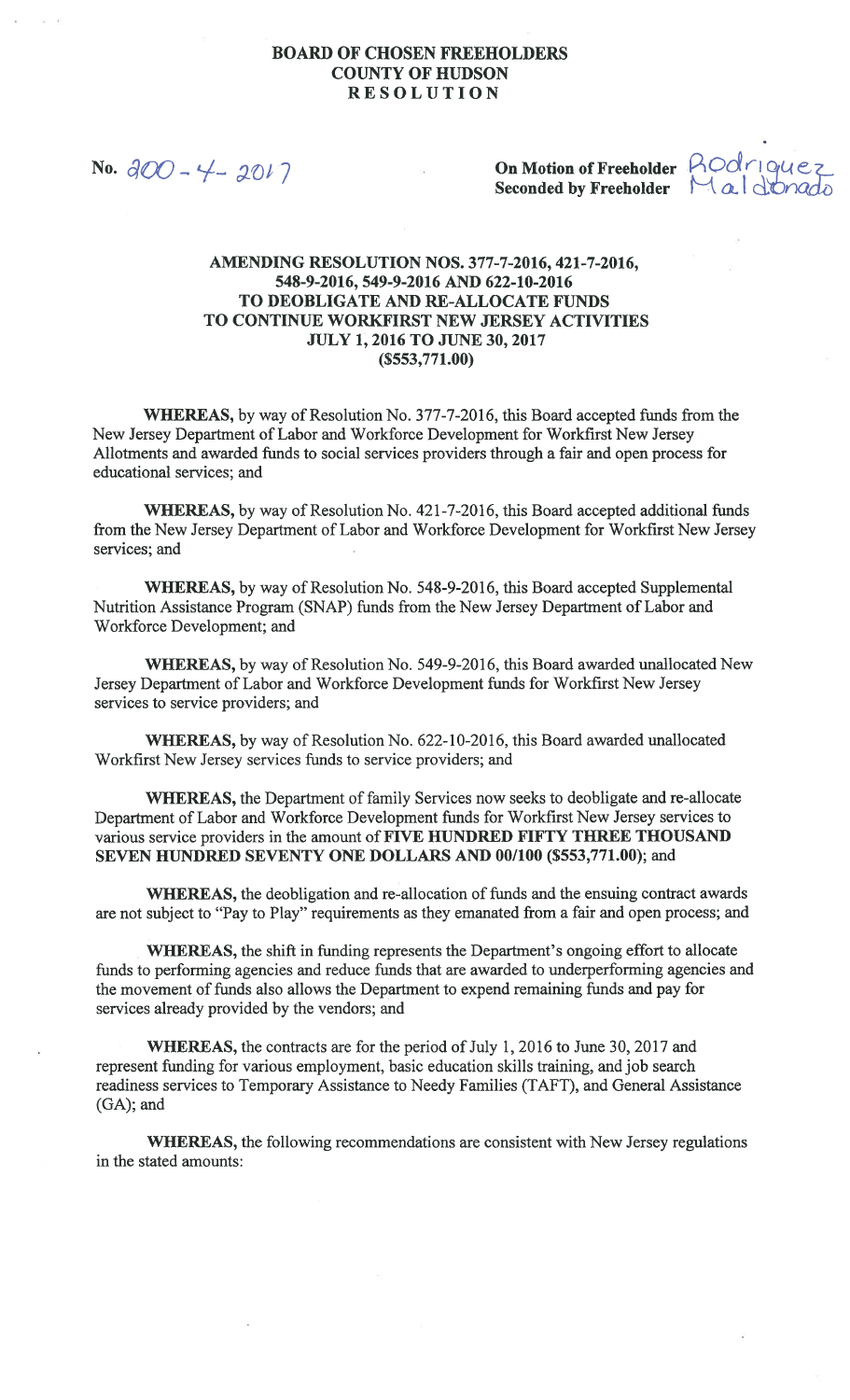|                                                                      |                                         | 377-7-2016                  | 421-7-2016         | 548-9-2016 | 549-9-2016         | 622-10-2016          | 1<br>Decrease                       |        | Total All                    |
|----------------------------------------------------------------------|-----------------------------------------|-----------------------------|--------------------|------------|--------------------|----------------------|-------------------------------------|--------|------------------------------|
| Academy of Allied Health Sciences                                    | <b>TANF</b><br><b>GA</b>                | 57,449                      | 20,030             |            |                    |                      | $-6,430$                            |        | 57,449<br>13,600             |
| American Training School                                             | <b>TANF</b>                             | 32,000                      |                    |            |                    |                      |                                     |        | 32,000                       |
| American Technology Training                                         | <b>TANF</b><br><b>SNAP</b>              |                             |                    |            | 36,000             |                      | 79,200<br>20,000                    |        | 115,200<br>20,000            |
| <b>Best Home Care</b>                                                | <b>TANF</b>                             | 48,000                      |                    |            |                    |                      |                                     |        | 48,000                       |
| <b>Bright Horizons</b>                                               | <b>TANF</b><br><b>SNAP</b>              | 36,000                      |                    |            |                    |                      | 20,000                              |        | 36,000<br>20,000             |
| <b>Catholic Charities</b>                                            | <b>TANF</b><br><b>GA</b>                | 114,405<br>18,000           | 11,000             |            |                    |                      | 0<br>$-14,000$                      |        | 114,405<br>15,000            |
| Chiron                                                               | <b>TANF</b>                             | 50,400                      |                    |            |                    |                      | $-18,000$                           |        | 32,400                       |
| <b>Dux Education</b>                                                 | <b>TANF</b>                             | 134,400                     |                    |            |                    |                      | 70,000                              |        | 204,400                      |
|                                                                      | <b>GA</b><br><b>SNAF</b>                | 50,400                      | 57,600             |            |                    |                      | 50,430<br>$-108,000$                |        | 50,430<br>0                  |
| <b>Educate the Block</b>                                             | <b>TANF</b><br><b>GA</b><br><b>SNAP</b> |                             |                    |            | 224,800<br>54,000  |                      | -5,000<br>92,941                    |        | 224,800<br>49,000<br>92,941  |
| Garden State Science & Technology                                    | <b>TANF</b><br><b>GA</b>                | 222,800<br>7,200            | 10,800             |            | 90,000             |                      | $-95,000$<br>0                      |        | 217,800<br>18,000            |
| Global Academy of America                                            | <b>TANF</b><br><b>GA</b><br><b>SNAP</b> | 32,000                      | 12,800<br>48,000   |            |                    |                      | $-30,400$<br>$-9,600$<br>-48,000    |        | 1,600<br>3,200<br>٥          |
| <b>Hudson Community Enterprises</b>                                  | <b>TANF</b><br><b>SNAP</b>              | 32,000                      |                    |            |                    |                      | $-20,000$<br>20,000                 |        | 12,000<br>20,000             |
| <b>Hudson County Schools of Technology</b>                           | <b>TANF</b>                             | 100,000                     |                    |            |                    |                      |                                     |        | 100,000                      |
| Institute of Science and Technology                                  | TANF                                    | 248,800                     |                    |            | 32,000             |                      | $-50,000$                           |        | 230,800                      |
| International Communications Solutions TANF                          | <b>GA</b><br><b>SNAF</b>                | 195,200<br>20,807<br>31,200 | 25,600<br>88,800   |            | 36,000             |                      | $-15,800$<br>$-10,000$<br>$-20,000$ |        | 215,400<br>36,407<br>100,000 |
| <b>National Career Institute</b>                                     | <b>TANF</b><br><b>GA</b><br><b>SNAP</b> | 72,000<br>43,200            | 32,400             | 200,000    |                    |                      | 0<br>$-5,000$                       |        | 72,000<br>70,600<br>200,000  |
| Pro Data                                                             | <b>TANF</b><br><b>GA</b><br><b>SNAP</b> |                             |                    |            | 136,852<br>50,159  |                      | 30,000<br>-10,000<br>90,000         |        | 166,852<br>40,159<br>90,000  |
| <b>Starting Points</b>                                               | TANF<br><b>SNAP</b>                     |                             |                    |            | 57,600             |                      | 21,600                              |        | 57,600<br>21,600             |
| <b>Suits for Success</b><br><b>Needs Based</b><br><b>Needs Based</b> | <b>TANF</b><br><b>TANF</b><br><b>GA</b> |                             |                    |            | 18,000             | 130,000<br>30,000    |                                     |        | 18,000<br>130,000<br>30,000  |
| Urban League                                                         | <b>TANF</b>                             |                             |                    |            | 60,000             |                      |                                     |        | 60,000                       |
| Urban Renewal Corp                                                   | <b>TANF</b>                             |                             |                    |            | 34,000             |                      |                                     |        | 34,000                       |
| Women Rising                                                         | <b>TANF</b><br><b>SNAF</b>              | 44,400<br>26,141            | 62,400             |            | 18,000             |                      | $-88,541$                           |        | 62,400<br>0                  |
| World Wide Educating Services                                        | <b>TANF</b><br><b>GA</b><br>SNAP        | 314,400<br>30,515<br>31,887 | 10,685<br>88,113   |            |                    |                      | 9,600                               |        | 314,400<br>50,800<br>120,000 |
| Pre Apprenticeship Program                                           | <b>SNAP</b>                             |                             | 200,000            | $-200,000$ |                    |                      |                                     |        | 0                            |
| <b>HCST CDC</b><br>Leverage Program                                  | <b>TANF</b>                             |                             |                    |            |                    |                      | 50,000                              |        | 50,000                       |
| <b>Total Vendors</b>                                                 |                                         | 1,993,604                   | 668,228            | 0          | 847,411            | 160,000              | 0                                   |        | 0<br>3,669,243               |
| Department of Family Services<br>Administration                      | <b>TANF</b><br><b>GA</b><br><b>SNAF</b> | 538,443<br>77,285<br>19,040 | 74,306             |            |                    |                      |                                     |        | 538,443<br>77,285<br>93,346  |
| <b>CWEP Unit</b>                                                     | <b>TANF</b>                             | 473,308                     |                    |            |                    |                      |                                     |        | 473,308                      |
| Case Management                                                      | <b>TANF</b><br><b>GA</b>                | 624,719<br>207,055          |                    |            |                    |                      |                                     |        | 624,719<br>207,055           |
| EEI                                                                  | TANF                                    | 147,050                     |                    |            |                    |                      |                                     |        | 147,050                      |
| Verification<br>Summer Youth                                         | <b>TANF</b><br><b>TANF</b>              | 85,800<br>226,000           |                    |            |                    |                      |                                     |        | 85,800<br>226,000            |
| <b>CAVP</b><br>Unallocated                                           | TANF                                    | 200,000<br>954,561          |                    |            |                    |                      |                                     |        | 200,000                      |
| <b>Total DFS</b>                                                     |                                         |                             | 52,851             |            | $-847,411$         | $-160,000$           |                                     |        | 1                            |
| Total All                                                            | 0                                       | 3,553,261<br>5,546,865      | 127,157<br>795,385 |            | 0<br>-847,411<br>0 | -160,000<br>$\bf{0}$ | 0                                   | 0<br>0 | 2,673,007<br>6,342,250       |
|                                                                      |                                         |                             |                    |            |                    |                      |                                     |        |                              |

 $\mathcal{O}$ 

WHEREAS, the Director of Finance and Administration has certified in writing that funds are available for this purpose in Account No. 02-213-401-740-16; and